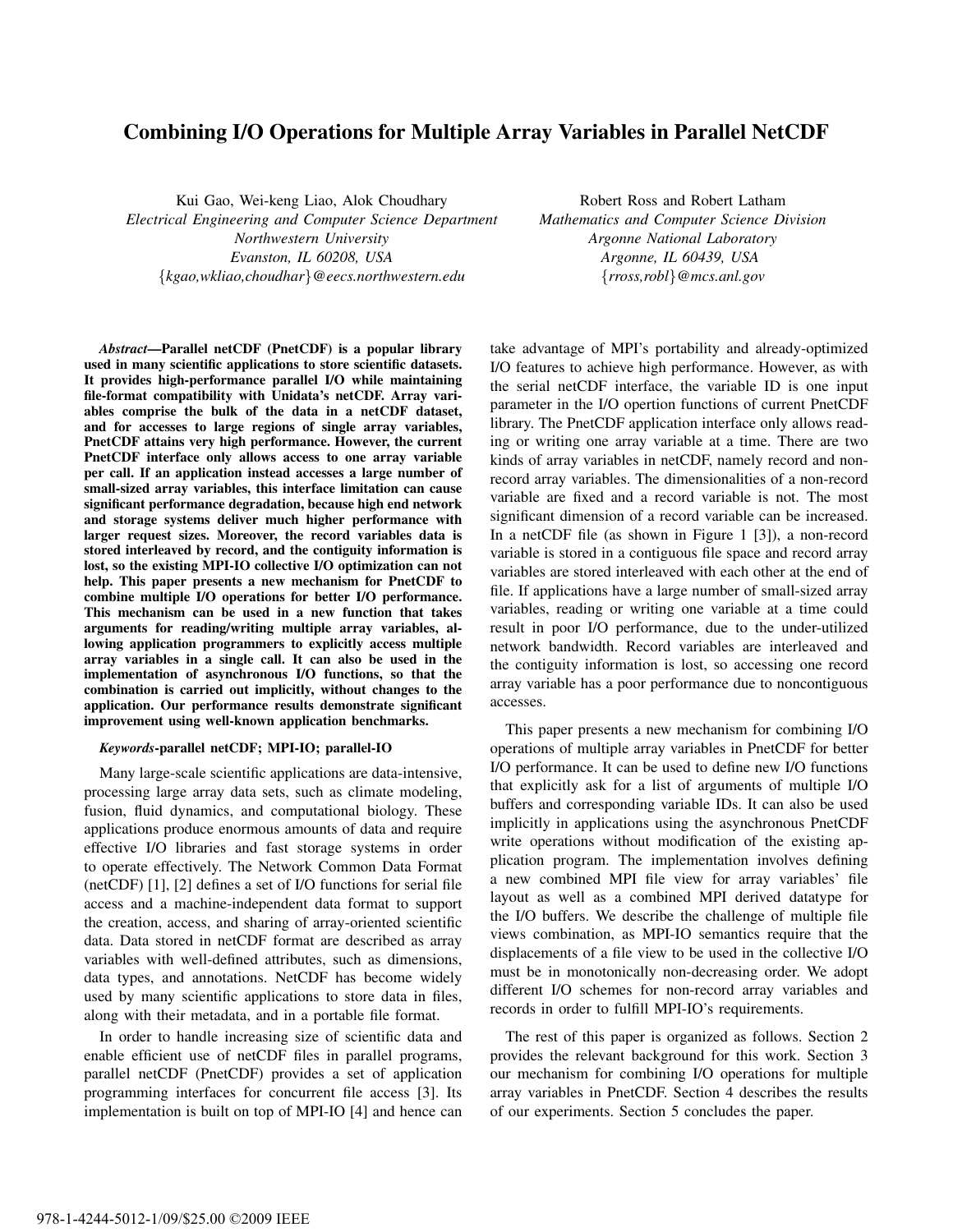

Figure 1. NetCDF file structure

#### I. RELATED WORK

Before we discuss our new mechanism and enhancements to PnetCDF, we cover the related work and background of this work, namely MPI-IO, HDF5 and PnetCDF.

## *A. MPI I/O*

The majority of large-scale scientific parallel applications are written using the message passing model and the Message Passing Interface (MPI) [5]. MPI-IO is an important feature of the MPI-2 standard [4], which allows multiple processes of a parallel program to access data in a shared file simultaneously. MPI-IO inherits two important MPI features: MPI communicators defining a set of processes for group operations, and MPI derived datatypes describing complex memory layouts. A communicator specifies the processes that participate in a collective operation for both interprocess communication and file I/O. When opening a file, the MPI communicator is a required argument to indicate the group of processes accessing the file. MPI collective I/O functions also require all processes in the communicator to participate. Such an explicit coordination allows a collective I/O implementation to exchange access information among all processes and reorganize I/O requests for better performance. Independent I/O functions, in contrast, require no coordination but make any collaborative optimization very difficult.

A success story of using process collaboration to improve shared-file I/O performance is two-phase I/O [6]. This collective I/O optimization assumes that file systems handle large contiguous requests much better than small noncontiguous ones. Two-phase I/O first calculates the aggregate access region, a contiguous file region starting from the minimal access offset among the requesting processes and ending at the maximal offset among the processes. The aggregate access region is then divided into non-overlapping, contiguous sub-regions denoted as file domains, and each file domain is assigned to a unique process. A process makes read/write calls on behalf of all processes for the requests located in its file domain. The two-phase I/O is adopted by ROMIO, a popular MPI-IO implementation developed at Argonne National Laboratory [7].

In addition to the two-phase I/O, many collaboration strategies have been proposed and demonstrated their success, including disk-directed I/O [8], server-directed I/O [9], persistent file domain [10], active buffering [11], and collaborative caching [12]. Many of these optimizations are implemented under the MPI-IO interface, meaning that libaries using MPI-IO can benefit from these optimizations without any additional coding effort.

# *B. HDF5*

Hierarchical Data Format (HDF) is a file format and software, developed at NCSA, for storing, retrieving, analyzing, visualizing, and converting scientific data. The most popular versions of HDF are HDF4 [13] and HDF5 [14]. Both versions store multidimensional arrays together with ancillary data in portable, self-describing file formats. HDF4 was designed with serial data access in mind, much like the current netCDF interface. HDF5 is a major revision in which its API is completely redesigned and now includes parallel I/O access, much like the current pnetCDF.

HDF5 can store large numbers of large data objects, such as multidimensional arrays, tables, and computational meshes, and these can be mixed together in any way that suits a particular application. HDF5 supports cross platform portability of the interface and corresponding file format, as well as ease of access for scientists and software developers. The main conceptual building blocks of HDF5 are the "dataset" and the "group". An HDF5 dataset is a multidimensional array of elements of a specified datatype. Datatypes can be atomic (integers, floats, and others) or compound. A compound datatype is similar to a struct in C or a common block in FORTRAN. It is a collection of one or more atomic types or small arrays of such types. However, compound datatype must be fixed total size and fixed variable number. This is a limit in applications.

## *C. Parallel netCDF*

Dataset storage, exchange, and access play a critical role in scientific applications. For such purposes, netCDF serves as a software library and self-describing machineindependent data format that support the creation, access, and sharing of array-oriented scientific data. NetCDF stores data in an array-oriented dataset which contains dimensions, array variables, and attributes. As illustrated in Figure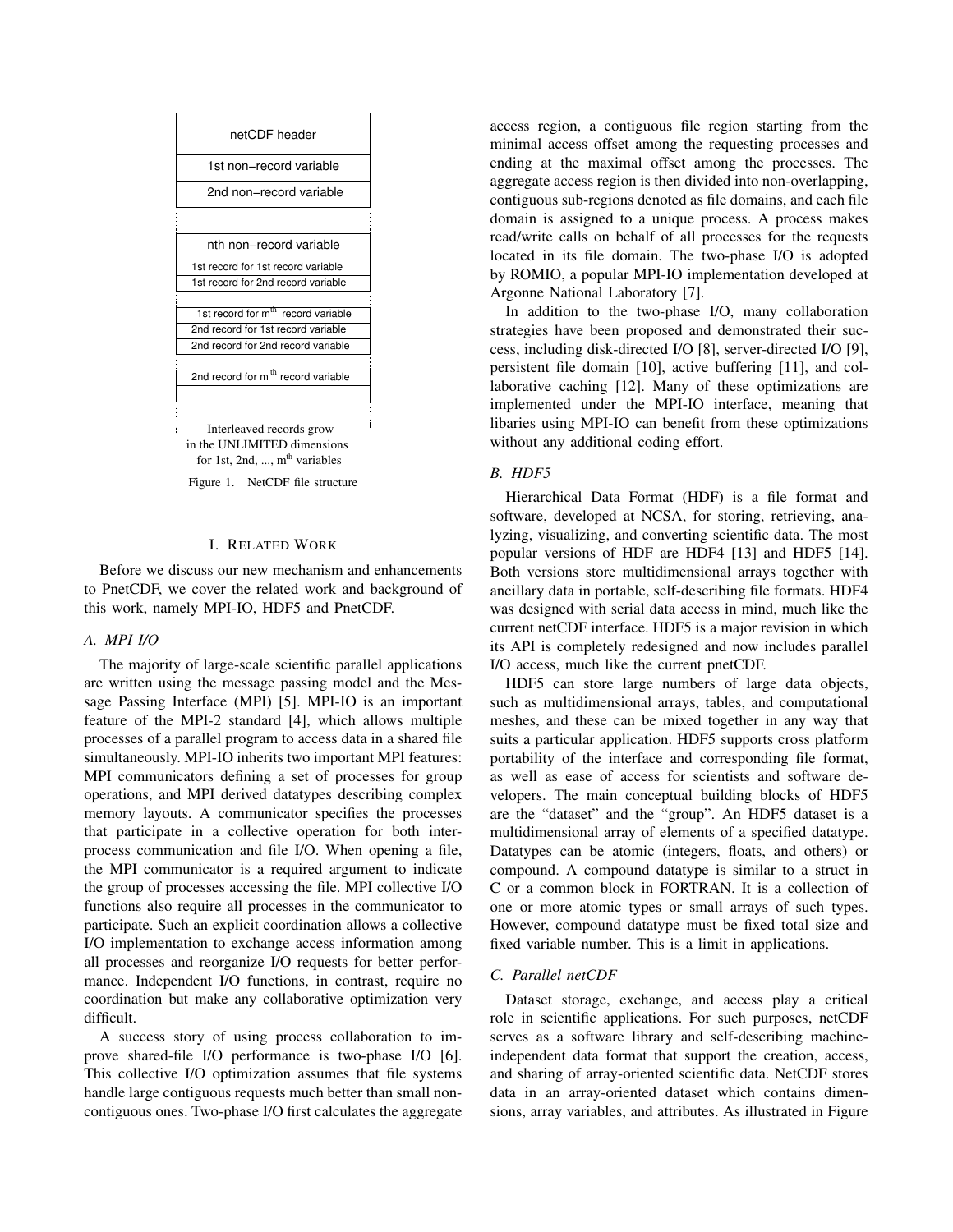1, a netCDF file is divided into three parts: file header, non-record array variables and record array variables. The netCDF file header stores metadata, such as array dimensions, names and sizes of dimensions, data types, and character strings for annotations. The dimension metadata are used to define the shapes and attributes of array variables. Non-record array variables must be defined with fixed sizes for all dimensions. Record array variables allow the most significant dimension to be defined as "unlimited". All record array variables are expected to grow together along that dimension. Non-record variable arrays are stored in the first section, followed by the second section for record variable arrays. For variable-sized record arrays, netCDF first defines a record of an array as a subarray comprising all fixed dimensions and the records of all arrays are stored interleaved in the arrays' defined order.

The netCDF API is originally designed for serial data access, and it does not define semantics for concurrent access, particularly concurrent writing to a netCDF dataset. PnetCDF has been developed to support parallel I/O operations and large file size (greater than 4 GB). Some of its I/O functions take an additional argument for an MPI communicator to indicate the processes participating the shared-file I/O operations, but are otherwise very similar to the serial netCDF API. Internally, PnetCDF constructs MPI derived datatypes from each process's requests to a subarray and defines the process's file view. Any MPI file hints supplied by the user, often used for performance tuning, are passed to the underlying MPI-IO library, so PnetCDF can fully take advantage of all I/O optimizations available in the MPI-IO layer.

In PnetCDF a file is opened, operated, and closed by the participating processes in an MPI communication group. Internally, the header is read/written only by a single process, although a copy is cached in local memory on each process. Header modifications are made in "define mode", the mode used to describe the contents of a netCDF file. The root process fetches the file header, broadcasts it to all processes when opening a file, and writes the file header at the end of the define mode if any modifications occur in the header. The define mode functions, attribute functions, and inquiry functions all work on the local copy of the file header. All define mode and attribute functions are made collectively and require all the processes to provide the same arguments when adding, removing, or changing definitions so the local copies of the file header are guaranteed to be the same across all processes from the time the file is collectively opened until it is closed.

The APIs provide users with the ability to use MPI derived datatypes to describe noncontiguous memory regions for the I/O buffers, meaning that users do not need to copy data into a contiguous buffer prior to making a PnetCDF call. The data partitioning of a variable and the corresponding file regions in a process is internally converted to an MPI file view. The file views are calculated from the variable's metadata (shape, size, offset, etc.) and the arguments of starts, counts, strides, and datatype provided by the user. These file views are passed to MPI-IO calls to allow noncontiguous regions in the netCDF file to be accessed with a single call. Below are two example collective functions for writing a variable:

```
ncmpi put vara int all(file id,
          var_id, start[],
          count[], buffer)
ncmpi_put_vara_all(file_id, var_id,
          start[], count[], buffer,
          bufcount, buftype)
```
#### II. DESIGN AND IMPLEMENTATION

Data files in the netCDF file formats are called selfdescribing files because the data and metadata are packaged together in the same file. PnetCDF provides two categories I/O functions: header I/O and parallel data I/O. Since the majority of time spent accessing a netCDF file is in data access, the data I/O must be efficient. PnetCDF provides the implementation of parallel I/O for array data above MPI-IO. PnetCDF library offers a number of advantages. For parallel access, particularly for collective access, each process has a different file view. All processes in combination can make a single MPI-IO request to transfer large contiguous data as a whole, thereby preserving useful semantic information that would otherwise be lost if the transfer were expressed as per process noncontiguous requests. However, the record array variables are stored interleaved by record, and the contiguity information is lost, so the existing MPI-IO collective I/O optimization may not help. In such cases, more optimization information from users can be beneficial, such as the number, order, and record indices of the record variables they will access consecutively. With such information we can collect multiple I/O requests over a number of record variables and optimize the file I/O over a large pool of data transfers, thereby producing more contiguous and larger transfers.

Current PnetCDF does not provide functionality for read or write multiple array variables in a single call. Data Access Functions of PnetCDF provide the ability to read/write variable data in one of the five access methods: single element, whole array, subarray, subsampled array (strided subarray) and mapped strided subarray. Programs must access one variable at a time. As this limitation may hamper the I/O performance for accessing a large number of small-sized array variables. We propose a new mechanism to combine multiple requests into a single request. Two important implementation issues are to create a combined buffer datatype for multiple write buffers and, similarly, a combined file datatype for the array variables in the file. The combined buffer datatype and file datatype will be used in a single MPI collective I/O call. Since record and non-record array variables are stored in different ways, the construction for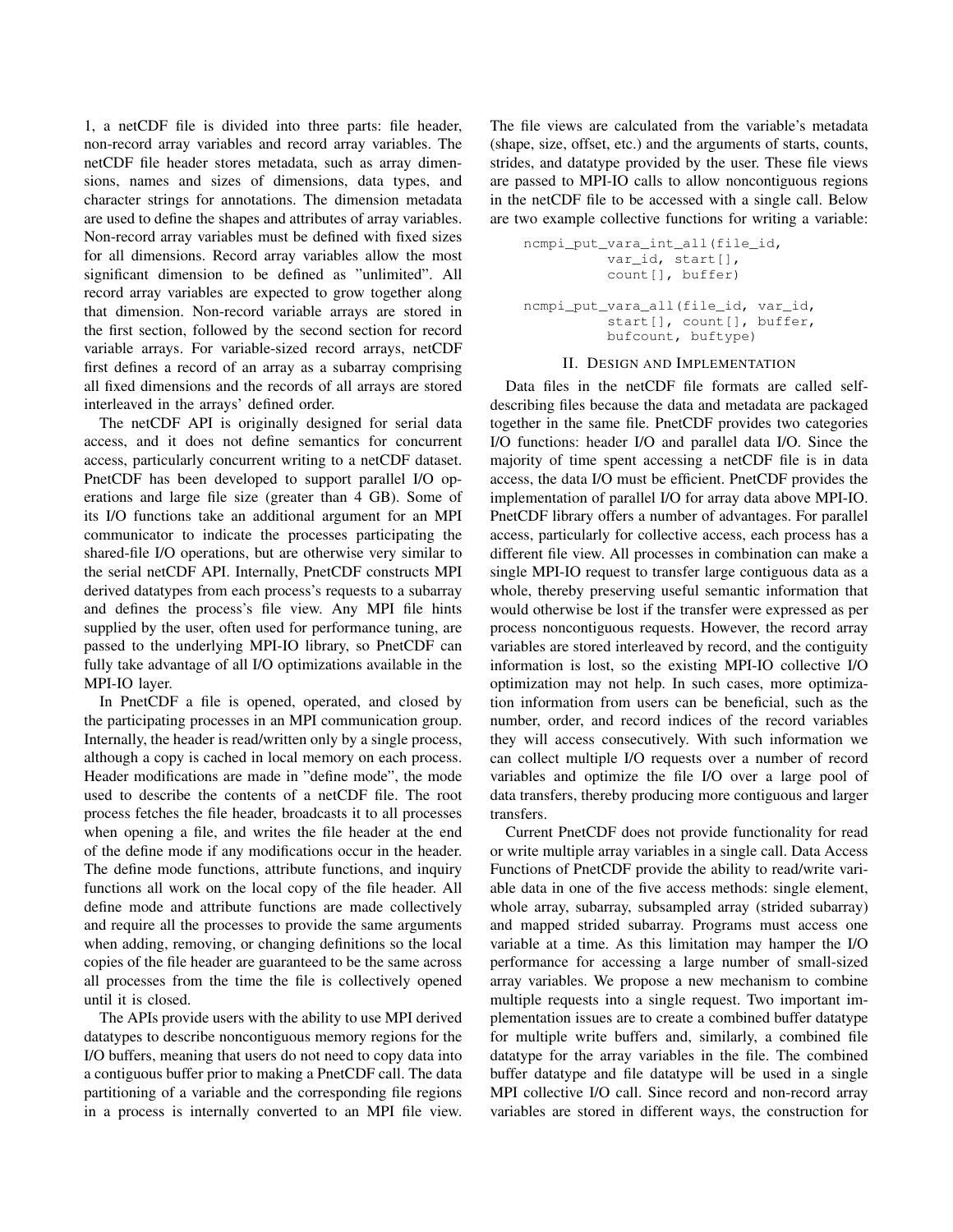

Figure 2. Combining derived datatypes for non-record array variables

the new combined MPI derived datatypes must treat these two kinds of array variables differently. This functionality is implemented in a subroutine that takes inputs from the variable metadata and user buffers to prepare the combined arguments for a single collective I/O call.

# *A. Connecting to Applications*

This functionality can potentially be adopted by applications in two ways: (1) explicitly using a new PnetCDF function that allow users to provide lists of array variables and I/O buffers as the arguments; and (2) implicitly using this functionality by making multiple asynchronous I/O operations that accumulate read/write requests for multiple array variables.

For the explicit approach, new calls are provided:

```
int ncmpi_put_mvara_all(int file_id,
         int nvars,
        int varid_list[],
        const MPI_Offset *start_list[],
        const MPI_Offset *count_list[],
        const void **buf_list,
        int *bufcount_list,
        MPI_Datatype *datatype_list).
int ncmpi_get_mvara_all(int file_id,
        int nvars,
        int varid_list[],
        const MPI_Offset *start_list[],
        const MPI_Offset *count_list[],
        const void **buf_list,
         int *bufcount_list,
        MPI_Datatype *datatype_list).
```
In the implicit approach, when an asynchronous write request is posted, the arguments parameters are simply stored. During the wait call, normally used to test for completion of asynchronous I/O completion, the saved arguments are used to produce the combined file views and datatypes, and the I/O is performed. The implicit approach benefits the applications without modifying their source codes; a new PnetCDF hint is simply used to enable this feature. For the implicit approach, a write example is as follows.

```
MPI_Info_set(info,
```

```
"multi-variable I/O",
              "enable");
ncmpi_create(... info);
...
ncmpi_iput_vara(ncid,
             varid1, buf, bufcount,
             datatype, ncmpi_request);
...
ncmpi_iput_vara(ncid,
             varid2, buf, bufcount,
             datatype, ncmpi_request);
...
ncmpi_iput_vara(ncid,
             varidm, buf, bufcount,
             datatype, ncmpi_request);
...
ncmpi_wait();
...
```
When the applications call *ncmpi\_iput\_vara\_all()* function, the input parameters infomation only are stored into *ncmpi request* struct and nothing is done. When *ncmpi\_wait\_all()* is called, the program performs the write operation.

1. Input start[], count[], stride[] datatype arguments provided by users

2. Get variables metadata (shape, size, offset, etc.)

3. Create datatype for each variable

4.Construct a filetype from multiple non−record variables datatype

5.Setup fileview, each process has a different file view

6.Create buffer datatype for each variable's buffer

7.Construct a filetype from multiple non−record variables buffer datatype

```
8.Call MPI_FILE_Write_all() or MPI_FILE_Write_AT_all() functions
```
Figure 3. Procedure for writing combined non-record array variables

## *B. Implementation for Non-Record array variables*

All non-record array variables are stored contiguously starting after the file header and header padding. When reading/writing a variable, each process defines an MPI file view to specify the file locations it is accessing to. In our new system, the file views for multiple array variables are concatenated into a new file view, using an MPI derived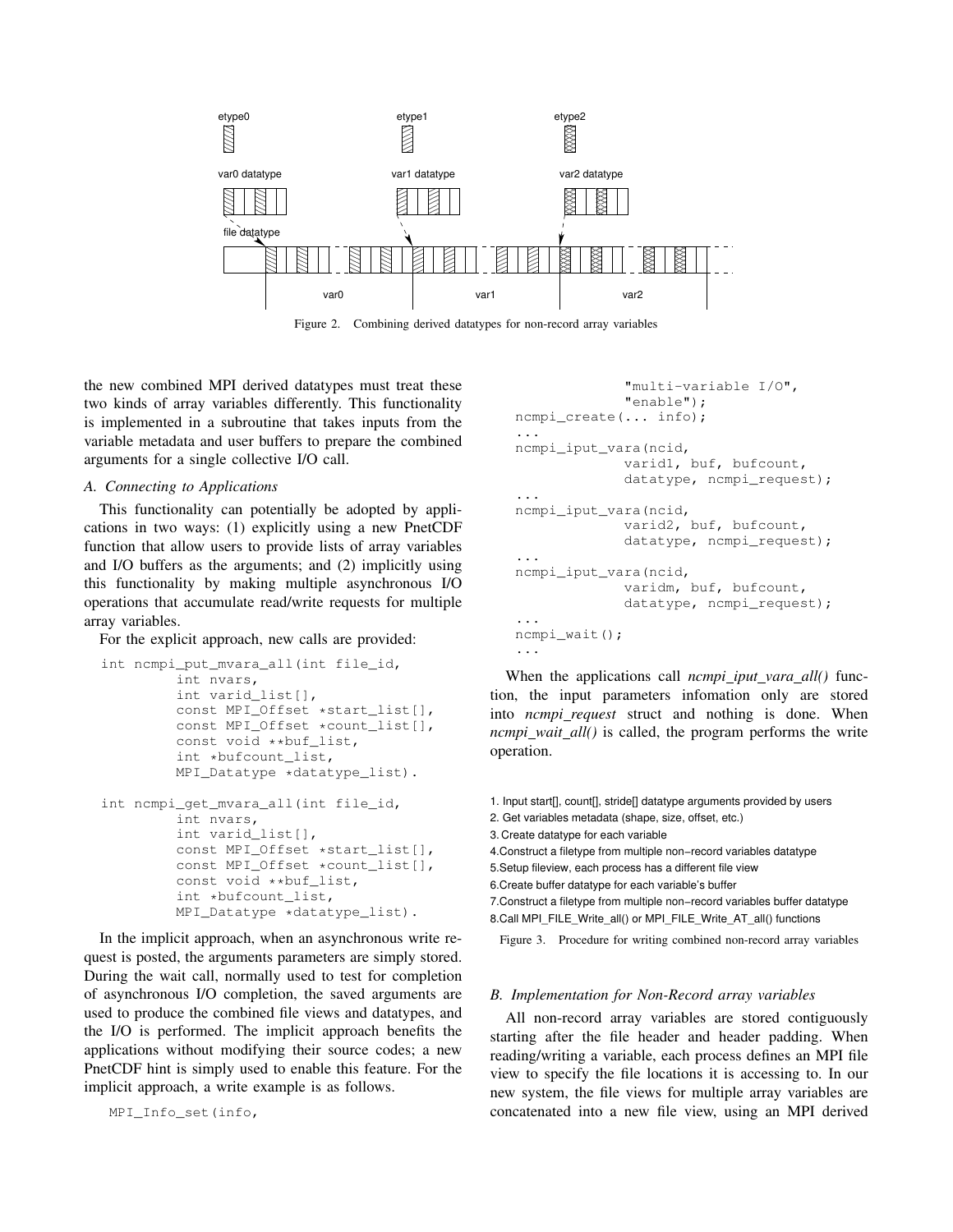datatype constructor, *MPI Type hindexed()*. Each process first calculates from its I/O request a list of offsets and lengths for each variable. Since non-record array variables are stored in a contiguous space in the file, the lists of offset-length pairs will be combined in the same order as the array variables are defined; this may require combining in a different order than originally specified by the user. The combination process is depicted in Figure 2. The memory buffers are combined in an identical manner and their absolute memory addresses are used to construct the new buffer derived datatype. The newly created file datatype is used in *MPI\_File\_set\_view()* to define the file view and the buffer datatype are used in *MPI File write all()* for the write buffers and *MPI\_File\_read\_all()* for the read buffers. The write procedure is shown in Figure 3.

## *C. Implementation for Record array variables*

Record array variables are stored in an interleaved manner at the end of the so that they can grow along the unlimited dimension. The datatype combination procedure for nonrecord array variables cannot be directly used for record array variables, because MPI-IO requires that the offsets of a file view be monotonically non-decreasing [4]. Because the record array variables are stored interleaved, simply concatenating the individual variable's file views will violate the MPI-IO requirement. For instance, the file view for the first record variable consists of non-contiguous regions that interleaved with all other record array variables.

Recall that in the netCDF terminology the collection of variable values that are stored contiguously for a record variable is called a record. Because these records capture all data from n-1 dimensions of the variable, they can be quite large. Our approach is to write one record for all the array variables as a single I/O operation. We'll call a group of records with the same index across a set of array variables a record collection. As shown in Figure 4(a), the collection of all array variables' first record is located at the beginning of the file's record variable section. It is followed by the collection of all array variables' second record, and so on. We construct a derived datatype for each record collection to set up the file view, and we repeat this process for every record collection accessed by the user. Since the records are organized in the order of array variables defined, the monotonic non-decreasing requirement will be abided. Further, these I/O operations exhibit very good spatial locality, because the data items in each call are located near one another in the netCDF file.

In order to write one record at a time, a process's buffer datatype must be decomposed into smaller buffers the size of a record of that variable. The construction of new buffer datatypes is depicted in Figure 4(b). Again, the absolute memory addresses of write buffers are used to construct the new buffer derived datatypes. The number of new combined buffer datatypes is equal to the number of records. By using MPI derived datatypes for setting the file views and buffer memory layouts, data can be directly written from the user buffers, without allocating intermediate buffers for packing or unpacking the write data.

## III. EXPERIMENT RESULTS

Our experiments were run on two parallel machines: Mercury at the National Center for Supercomputing Applications and Franklin at Lawrence Berkeley National Laboratory. Mercury is an IA-64 Linux cluster and has 887 nodes, where each node contains two Intel 1.3/1.5 GHz Itanium II processors sharing 4 GB of memory. Mercury is running a SuSE Linux operating system and employs a Myrinet network. The parallel file system on Mercury is an IBM GPFS [15] configured in the Network Shared Disk server model with 54 I/O servers and 512 KB file stripe size. Franklin is a 9660-node SuSE Linux cluster where each compute node consists of a 2.3 GHz single socket, quadcore AMD Opteron processor with a theoretical peak performance of 9.2 GFlop/sec per core. Each compute node has 8 GBytes of memory. The parallel file system is Lustre [16] with 80 I/O servers (OSTs). Lustre allows users to customize the striping configuration of a directory and all new files created in that directory inherit the striping configuration. In our experiment, we configure our directory to store all output files with 1024 KB stripe size, 64 I/O servers, and the start server to be randomly chosen by the file system.

For performance evaluation, we use an I/O benchmark named coll-perf from the ROMIO test suite, modified to use PnetCDF, and the I/O kernel from the FLASH application. The bandwidth numbers were obtained by dividing the aggregate I/O amount by the total run time measured from the beginning of file open until after file close, a conservative value.

## *A. ROMIO Collective I/O Test*

The ROMIO's coll-perf.c has been ported to PnetCDF for testing purpose. Its data partitioning pattern is commonly used by scientific applications. In our modified version, users are provided options to select multiple non-record or record array variables. Each variable is three-dimensional blockdistributed array. The partitioning of each variable is accomplished through the assignment of a number of processes on each Cartesian dimension. The three-dimensional array has been split into blocks on each process. An example of data partitioning pattern on 64 processes is illustrated in Figure 5(a). The subarray size in each process is kept constant, independent from the number of processes used, and hence the total I/O amount is proportional to the number of processes. In our experiments, each subarray is a  $32 \times 32 \times 32$  integers. We evaluate the reading and writing performance with 10 and 20 array variables separately. The buffer datatypes are all contiguous in memory.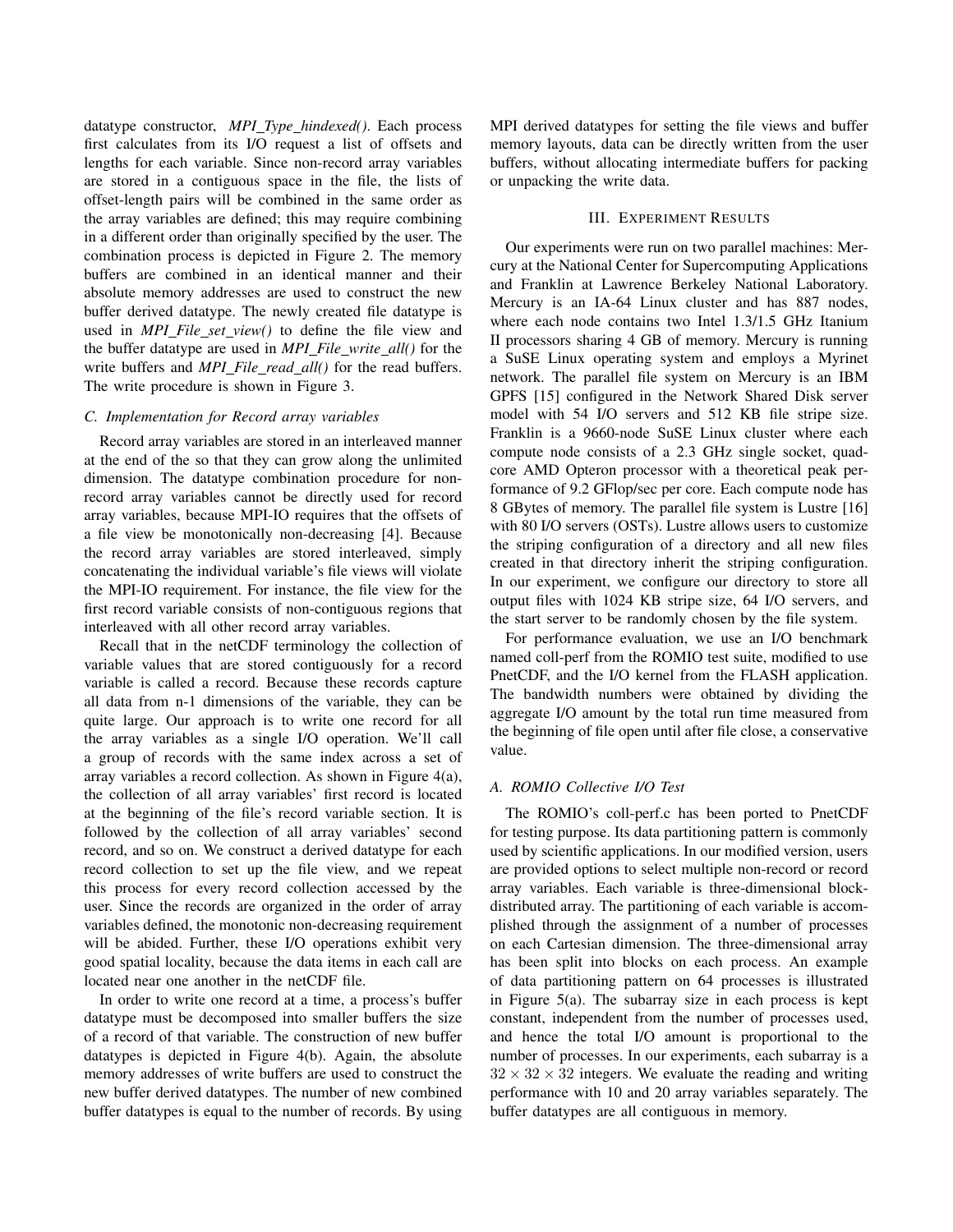

Figure 4. Combining derived datatypes for record array variables



Figure 5. (a) Data partitioning pattern in the ROMIO collective I/O test. A three-dimensional array is partitioned among 64 processes in a blockblock-block fashion. (b) I/O pattern of the FLASH I/O benchmark.

Our measurements are performed using from 8 to 512 processes on Mercury and from 8 to 2048 processes on Franklin. Figures 6 and 7 show the performance results of multiple non-record and record array variables with and without our I/O combining scheme. The performance of the I/O combining scheme is better than the per-variable I/O approach. In addition, the more array variables, the wider the performance gap.

The timings for file open and write operations are also broken out in Figures 6 and 7. File open time increases dramatically with the number of processes, and at a moderate number of processes open time consumes a serious fraction of execution time. For example, the open time for writing 10 non-record array variables on Mercury in the 512-process case is 4.191437 second, hiding much of the multi-variable write approach's benefit (0.46285 sec) over the original per-variable write approach (2.083309 sec) and the multivariable read approach's benefit (0.198982 sec) over the original per-variable read approach (0.295532 sec) . The open time alone causes the large write bandwidth dip on Mercury. Similar degradation also appears on Franklin.

In the ROMIO MPI-IO implementation used on both of these systems, by default only one process from a compute node will be picked as an I/O aggregator. Aggregators are a subset of the MPI processes that act as I/O proxies for the rest of the processes. Hence, half of the MPI processes are I/O aggregators on Mercury, and a quarter of processes are aggregators on Franklin. In the 512-process case on Franklin, the number of aggregators is 128, twice the number of the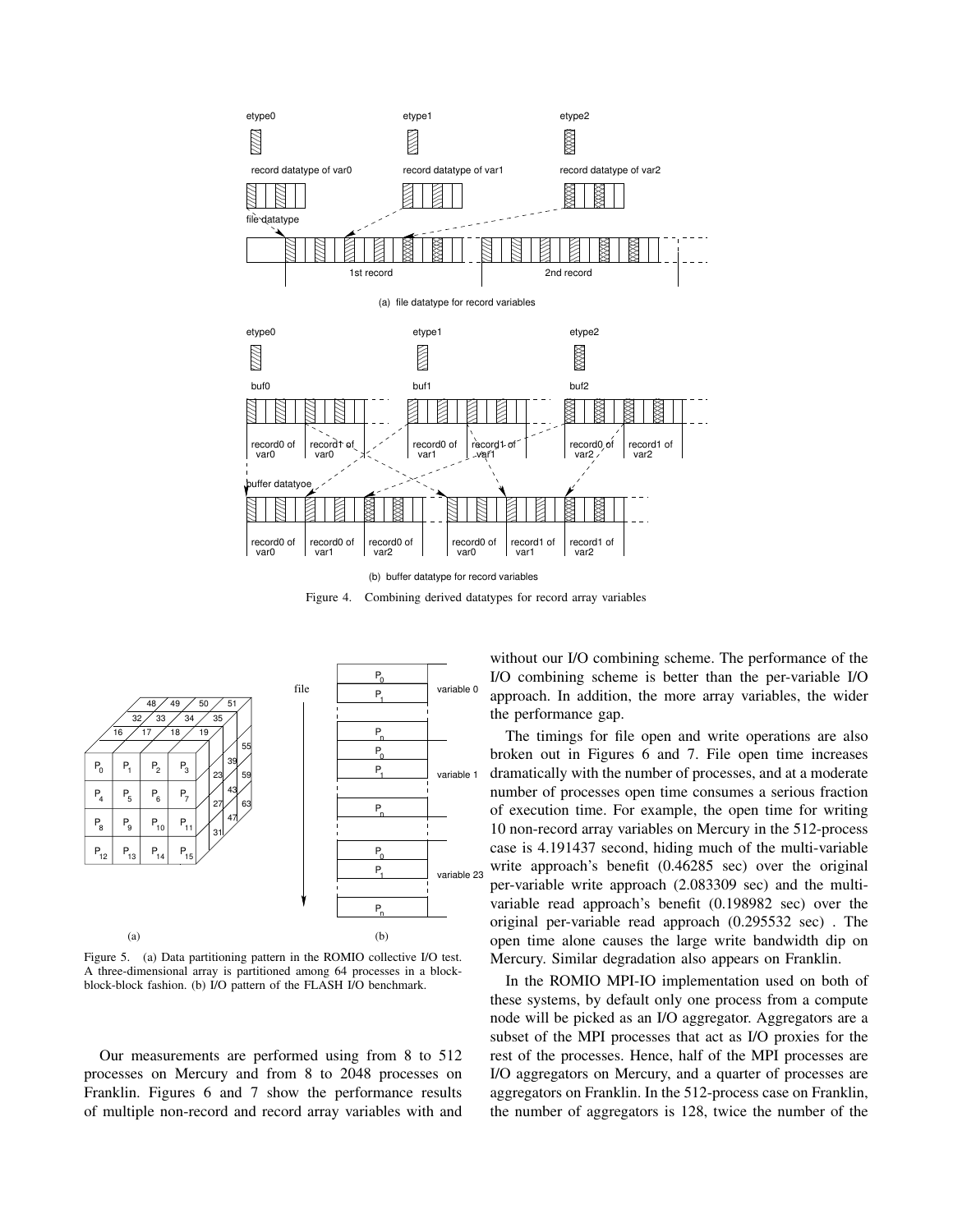



Write time in second

Open time/run time(%)

Open time/run time(%)

Bandwidth in MB/sec

Bandwidth in MB/sec

Bandwidth in MB/sec

Bandwidth in MB/sec

Open time/run time(%)

Open time/run time(%)

Figure 6. Performance results of ROMIO collective I/O test for non-record array variables

Figure 7. Performance results of ROMIO collective I/O test for record array variables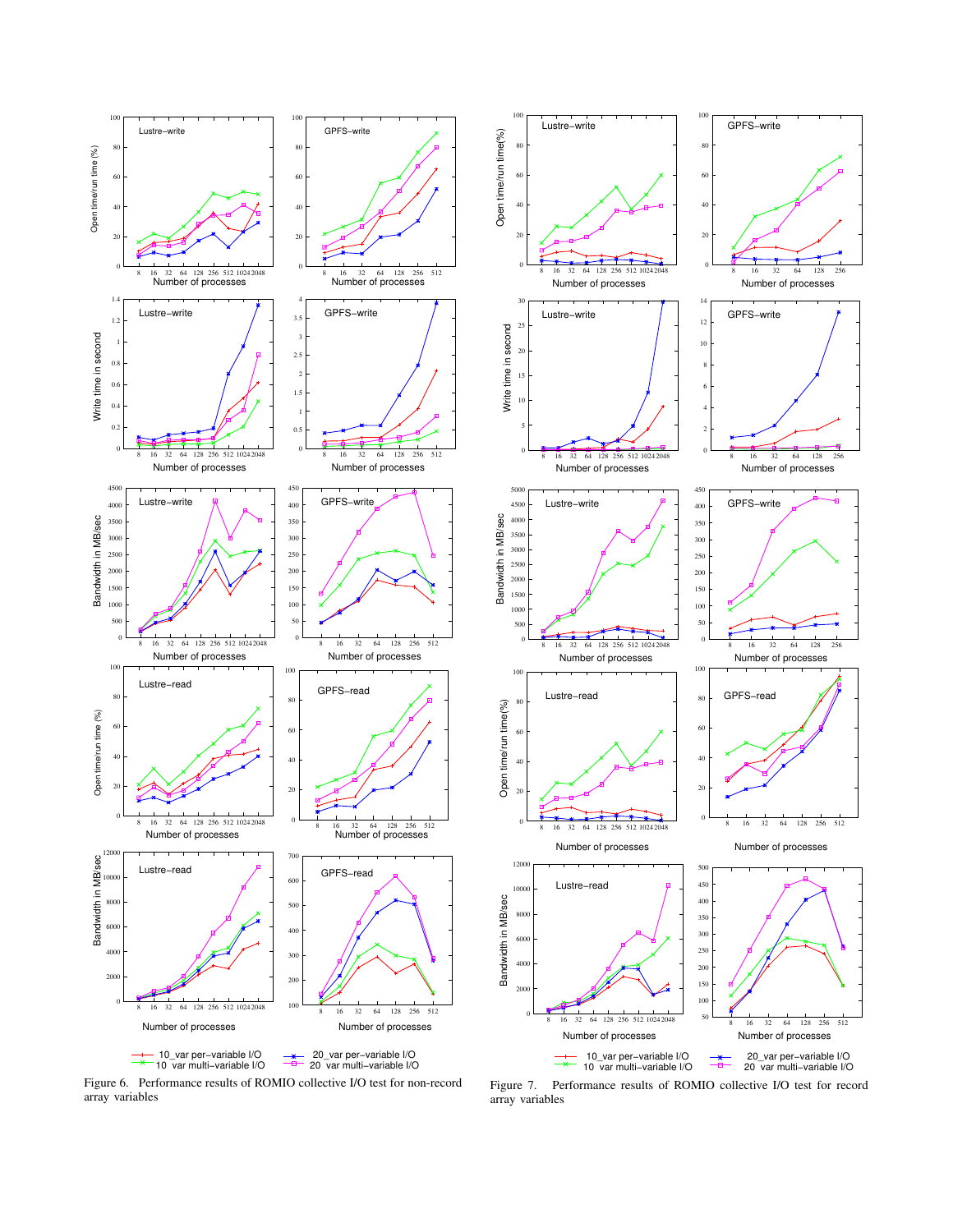I/O servers used in our experiments. Contention on the I/O servers slows down the I/O performance on the 512-process case. Its performance becomes even worse than the 256 process case. Similar degradation also appears on Mercury. Previous research has identified MPI-IO optimizations that can improve performance in these scenarios for both of these file systems [17], and our optimizations in the PnetCDF library are complementary to this prior work.

The performance gap is even more significant for record array variables (Figure 7). I/O bandwidths for the pervariable write approach drop as compared to the nonrecord variable case, while the multi-variable write approach remains about the same bandwidth. As the record array variables are stored interleaved in file, the per-variable write approach of writing data causes many small interleaved accesses, which leads to much worse performance. This characteristic is highlighted by the fact that multi-variable I/O approach results in lower performance for the pervariable write approach on both test systems, in contrast to the higher performance obtained for the multi-variable I/O approach.

As the size of the array variables increases, more data is available to the per-variable write and multi-variable write calls during writes. We would expect the benefit of our optimization to decrease for non-record array variables because of this increase in the per-variable call performance. Table 1 explores the performance of our optimization for larger. In the  $32 \times 32 \times 32$  case, the total variable size is 671 MBytes, and in the  $50 \times 50 \times 50$  case, the total variable size is 2.56 GBytes. We see that our optimization continues to provide a significant performance increase: 63.53% faster for  $32 \times 32 \times 32$  sub-regions and 27.37% faster for  $50 \times 50 \times 50$ sub-regions for non-record array variables. The same sitution is appeared as well during reads.

## *B. FLASH I/O Benchmark*

The FLASH I/O benchmark suite [18] is the I/O kernel of a block-structured adaptive mesh hydrodynamics code that solves the compressible Euler equations on a block structured adaptive mesh and incorporates the necessary physics to describe the environment, including the equation of state, reaction network, and diffusion [19]. The computational domain is divided into blocks that are distributed across a number of MPI processes. A block is a threedimensional array with an additional 4 elements as guard cells in each dimension on both sides to hold information from its neighbors. There are 24 data array variables per array element, and about 80 blocks on each MPI process. A variation in block numbers per MPI process is used to generate a slightly unbalanced I/O load. Since the number of blocks is fixed for each process, an increase in the number of processes linearly increases the aggregate I/O amount as well. A PnetCDF version of FLASH I/O is used in our experiments, modified to use asynchronous PnetCDF calls.



FLASH I/O produces a checkpoint file and two visualization files containing centered and corner data. Checkpoint files are the largest of the three output data sets, the I/O time of which dominates the entire benchmark. We set the block size to be  $8 \times 8 \times 8$ , which produces approximately 8 MB of data per process. Figure 5(b) depicts the I/O pattern of FLASH I/O. There are 24 collective write calls, one for each of the 24 array variables. In each MPI collective write, every MPI process writes a contiguous chunk of a variable, appended to the data written by the previous ranked MPI process.

In our experiments, we only evaluated the write performance for checkpoint files. We define every FLASH variable as a non-record variable PnetCDF. We use implicit approach for the combining write operations. The test program calls asynchronous write functions and adds a call to ncmpi wait() function before closing the file. Each time a asynchronous collective write function is called for a variable, the internal implementation only stores the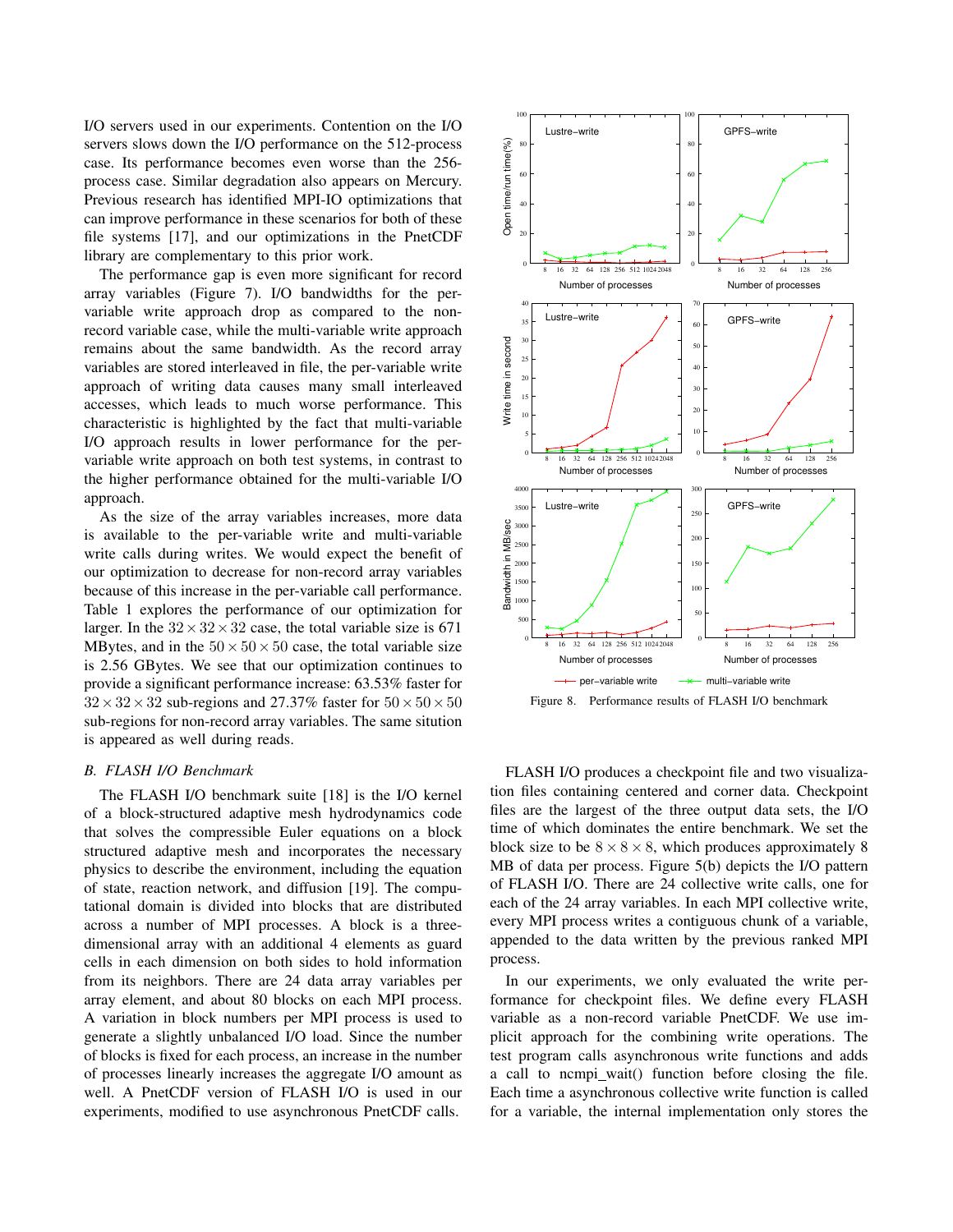Table I TIME TO WRITE FOR 512 PROCESSES ON FRANKLIN SYSTEM

| size of subarray         | multi-variable write (second) |            | per-variable write (second) |            | percentage improvement |            |        |
|--------------------------|-------------------------------|------------|-----------------------------|------------|------------------------|------------|--------|
|                          |                               | non-record | record                      | non-record | record                 | non-record | record |
| $8 \times 8 \times 8$    |                               | 0.0408     | 0.0162                      | 0.3026     | 0.0844                 | 86.52%     | 80.80% |
| $32 \times 32 \times 32$ |                               | 0.1290     | 0.1518                      | 0.3537     | 1.6132                 | 63.53%     | 90.59% |
| $50 \times 50 \times 50$ |                               | 0.5444     | 0.5377                      | 0.7497     | 25.004                 | 27.37%     | 97.84% |

request metadata and does no I/O. All procedures for combing parameters and write operations are executed when ncmpi\_wait() is called. There is only one collective write call for the checkpoint write. Figure 8 compares the performance results of the FLASH I/O benchmark using the multivariable write approach and the original per-variable write approach. The multi-variable write approach is significant better than the per-variable approach in all cases on both Franklin and Mercury. Similar performance dips are observed at 512-process case on Franklin. The dip starts at 128-process case on Mercury. This is owing to the increasing contention on the I/O servers.

# IV. CONCLUSIONS AND FUTURE WORK

In this work, we propose a new mechanism for PnetCDF to combine multiple I/O operations for better I/O performance. The mechanism uses MPI derived datatypes to specify file views and buffer's memory layout for multiple array variables. It can be used to define a new function that takes arguments for a list of multiple array variables to be written, allowing the application to explicitly access multiple array variables in a single function call. It can also be used in the implementation of asynchronous I/O functions, so that the combination is carried out implicitly, without changing the application source code. Our performance results demonstrate significant improvement for two wellknown I/O benchmarks.

In the future, we will extend the approach to allow for writing multiple distinct sub-regions of the same variable with a single call, which will benefit from this approach as well. This type of access is common for applications that do not distribute data in a simple row-block, column-block, or block-block distribution, but rather use some more complex distribution such as a space filling curve. Currently these applications must perform many separate PnetCDF calls to perform I/O, even for a single variable.

#### ACKNOWLEDGMENT

This work was supported in part by DOE SCIDAC-2: Scientific Data Management Center for Enabling Technologies (CET) grant DE-FC02-07ER25808, DOE FAS-TOS award number DE-FG02-08ER25848, NSF HECURA CCF-0621443, NSF SDCI OCI-0724599, and NSF ST-HEC CCF-0444405. This work was supported by the Office of Advanced Scientific Computing Research, Office of Science, U.S. Dept. of Energy, under Contract DE-AC02- 06CH11357, and in part by the Office of Advanced Scientific Computing Research, Office of Science, U.S. Department of Energy award DE-FG02-08ER25835. This research used resources of the National Energy Research Scientific Computing Center, which is supported by the Office of Science of the U.S. Department of Energy under Contract No. DE-AC02-05CH11231. This research was supported in part by the National Science Foundation through TeraGrid resources provided by NCSA, under TeraGrid Projects TG-CCR060017T, TG-CCR080019T, and TGASC080050N.

#### **REFERENCES**

- [1] R. Rew and G. Davis, "The Unidata netCDF: Softwarefor Scientific Data Access," Sixth International Conference on Interactive Information and Processing Systems for Meteorology, Oceanography and Hydrology, February 1990.
- [2] R. Rew, G. Davis, S. Emmerson and H. Davies, "NetCDF User's Guide for C," Unidata Program Center, June 1997. http://www.unidata.ucar.edu/packages/netcdf/guidec/.
- [3] J. Li, W. Liao, A. Choudhary, R. Ross, R. Thakur, W. Gropp, R. Latham, A. Siegel, B. Gallagher and M. Zingale, "Parallel netCDF: A Scientific High-Performance I/O Interface," In *Proceedings of the ACM/IEEE Conference on Supercomputing (SC)*, pages 39-49, November 2003.
- [4] Message Passing Interface Forum, "MPI-2: Extensions to the Message-Passing Interface," 1997, [Online] Available: http://www.mpi-forum.org/docs/docs.html.
- [5] Message Passing Interface Forum, "MPI: A Message-Passing Interface Standard," 1995. http://www.mpiforum.org/docs/docs.html.
- [6] R. Thakur and A. Choudhary, "An Extended Two-Phase Method for Accessing Sections of Out-of-Core Arrays," Journal of Scientific Programming, 5(4):301, Winter 1996.
- [7] R. Thakur, W. Gropp and E. Lusk, "Users Guide for ROMIO: A High-Performance, Portable MPI-IO Implementation," Technical Report ANL/MCS-TM-234, Mathematics and Computer Science Division, Argonne National Laboratory, October 1997.
- [8] D. Kotz, "Disk-directed I/O for MIMD Multiprocessors," In *proceedings of the 1994 Symposium on Operating Systems Design and Implementation*, pages 61-74, 1994.